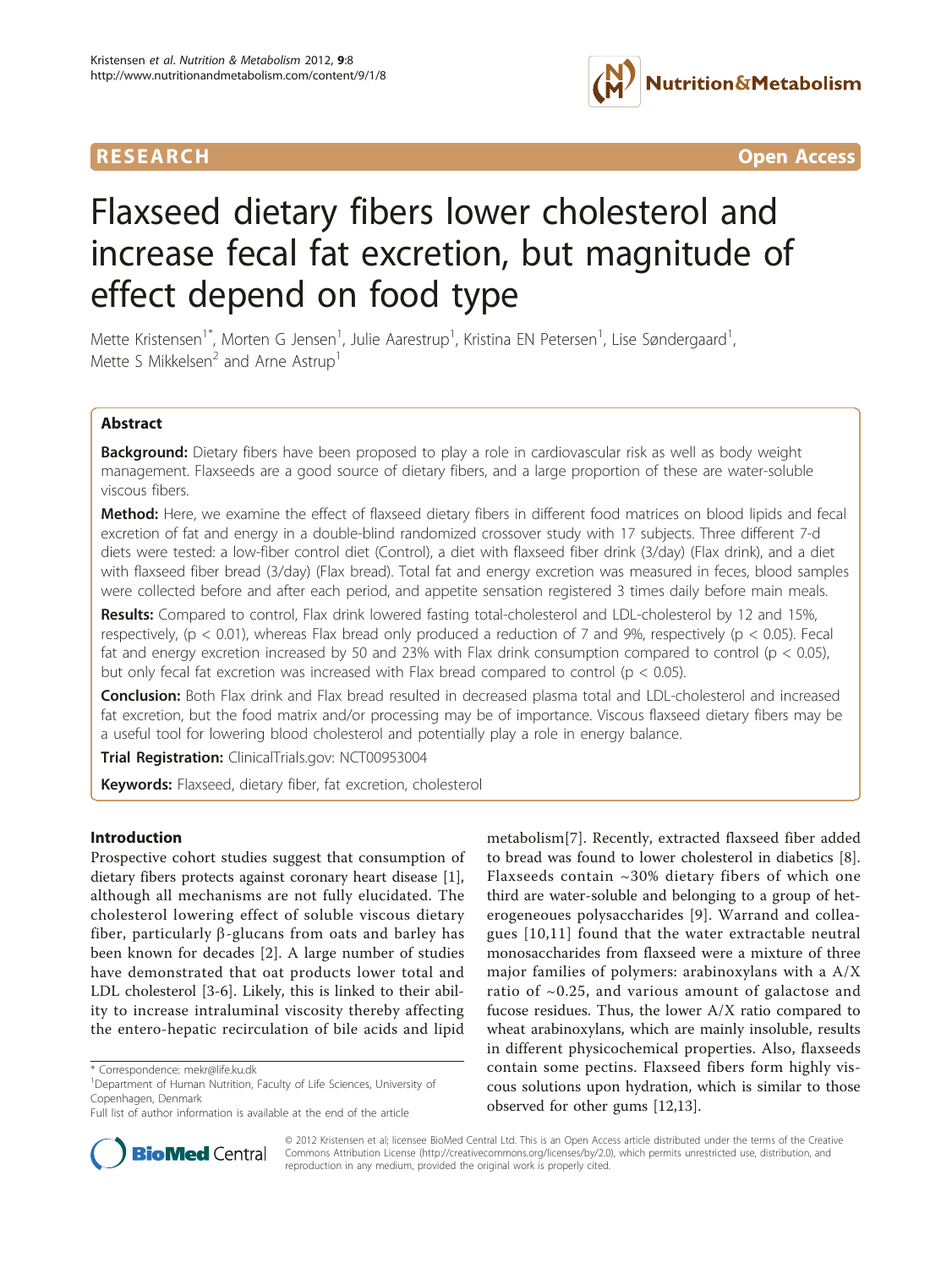Dietary fibers may also play a role in body weight regulation, through both hunger suppression and diminished nutrient absorption [\[14\]](#page-7-0). Alzueta and colleagues (2003) [[15](#page-7-0)] found the flaxseed mucilage to be responsible for diminished growth of broiler chickens when comparing feeds with whole and demucilaged flaxseeds. Similarly, we found that addition of flaxseeds to rye breads  $(6 \text{ g}/100 \text{ g})$ significantly reduced the digestibility of fat and energy in humans [\[16\]](#page-7-0). Also, extracted flaxseed fibers was found to reduce weight gain and fat digestibility when fed to growing rats in higher doses (10% w/w) (Kristensen M, Knudsen KEB, Jørgensen H, Oomah D, Bügel S, Toubro S, Tetens I, Astrup A. Flaxseed dietary fibers reduce apparent energy and fat digestibility and weight gain in growing rats, submitted). Particularly viscous fibers appear effective in suppression of hunger [[17\]](#page-7-0). They can affect multiple aspects of the gastrointestinal function such as gastric emptying rate and nutrient absorption rate in the small intestine [[18](#page-7-0)], which offers numerous opportunities to influence satiation and satiety. In concordance with this, we observed that doses of 5 and 10 g of flaxseed fibers increased satiety and gave a prolonged decrease in ghrelin, a hunger-signaling gut peptide [[19](#page-7-0)].

In the present study we test the hypothesis that addition of flaxseed fibers to a controlled diet will increase excretion of fat and energy, lower blood cholesterol and suppress hunger. Furthermore, a potential difference due to food types will be explored as the flax dietary fiber will be given both as a viscous drink and baked into bread.

# Subjects and methods

# Subjects

Seventeen young subjects (10 women and 7 men) were recruited through advertising at university campuses in the Copenhagen area. The exclusion criteria were as follows: known chronic illnesses (such as diabetes, hypertension, hyperlipidemia, etc.), smoking, exceesive physical activity (> 10 h/week), regular use of medication (oral contraceptives were allowed), use of dietary supplements and food intolerances or dislikes of relevance to the composition of the meals. All study subjects gave written consent after having received verbal and written information about the study. The study was carried out at the Department of Human Nutrition, Faculty of Life Sciences, University of Copenhagen, Denmark, and was approved by the Municipal Ethical Committee of The Capital Region of Denmark in accordance with the Helsinki declaration (KF 01- 309595) and registered in the<http://clinicaltrials.gov> database (NCT00953004).

# Experimental design

The study had a double-blind randomized crossover design, where three different iso-caloric diets were examined during three 7-d dietary intervention periods separated by  $\geq 1$  week washout. All food was provided by the Department of Human Nutrition, in daily portions matching the individual subject's energy requirement (ER). Most of the food was pre-portioned. The meals were ready-prepared and only had to be heated up. The subjects were instructed to follow the diet plan very strictly, report any deviation from the diet plan and to maintain their habitual activity level throughout the study. On days 1 and 8 in each intervention period, the subjects came to the Department after an overnight fast (> 10 hours) and abstention from alcohol and physical exercise for 24 hours. Their body weight in underwear was measured to the nearest 0.1 kg (Tanita BWB-600, Japan) and height was assessed at baseline to the nearest 0.5 cm using a wall-mounted stadiometer (Seca, Hultafors, Sweden). Blood pressure measurements were performed on the right arm in the supine position after 10 min of rest with an automatically inflated cuff (UA-787; A & D Co Ltd, Saitama, Japan). Two measurements with at least one minute in between were performed and a mean value was calculated at each visit. Hereafter blood samples were taken. All feces were collected in pre-weighed plastic containers during the last 5 days of each diet period. Transit time was measured by using non-absorbable radio-opaque transit markers. With breakfast on days 1-5 of each diet period, the subjects ingested capsules containing transit markers (20 markers per day), differing in size and shape for each day. Transit time was determined as described elsewhere [[20\]](#page-7-0). Diet

A standardized diet was provided for the subjects consisting of breakfast, lunch and evening meals, as well as fruits and snacks. The subjects were allowed to consume water ad libitum, and a maximum of two cops of coffee or tea daily. Three daily menus were prepared to vary the diet, but all subjects consumed the same standardized diet on each day. The breakfast meals were served at the Department of Human Nutrition, while the lunch and evening meals were provided for home consumption. On Fridays, the subjects were provided all foods for consumption at home during the weekend. Besides the standardized diet, the subjects were provided with drinks or breads containing a non-fiber thickener (modified corn starch (MCS)) (Thick & Easy ®; Fresenius Kabi, Denmark) or flaxseed fiber (Biogin biochemicals co. Ltd, China) three times daily as follows: Control period: MCS drink and plain breads; Flax drink period: Flaxseed fiber drink and plain breads; Flax bread period: MCS drink and Flaxseed fiber breads.

MCS and Flaxseed fibers were provided as powders to be mixed with water and blackberry syrup for immediate consumption 30 minutes prior to all three main meals. The Flaxseed fibers were baked into breads which were consumed as part of the three main meals.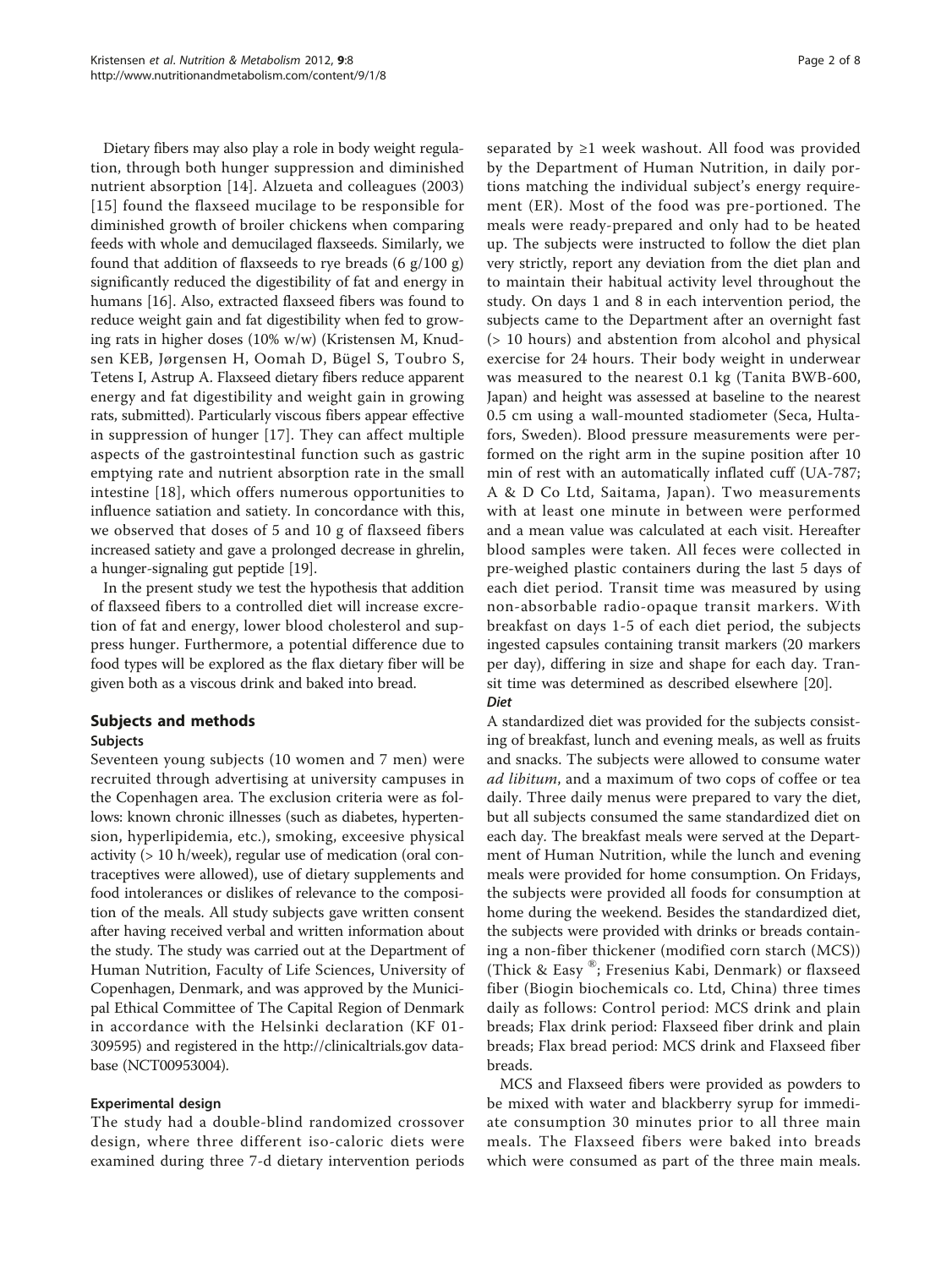<span id="page-2-0"></span>No MCS breads were made, as the plain breads were similar in appearance to the Flax breads, whereas the viscosity of Flax drinks needed to be disguised. The dose of MCS was 12 g/10 MJ and the dose of Flaxseed extract was 7.5 g/10 MJ (providing 5.2 g dietary fibers/ 10 MJ), and were adjusted according to ER.

The energy distribution of the standardized diet including Flax dietary fiber/MCS was as follows: ~15E% from protein,  $\sim$ 29E% from fat, and  $\sim$ 56E% from carbohydrates (Table 1). The energy content of the standardized diet and test supplements were similar in all three periods, and were adjusted to the ER of the individual study subjects. ER was assessed based on assessment of physical activity level (PAL) and DXA scan to measure fat mass (FM) and fat free mass (FFM). ER was calculated as follows, where sex (S) was set to 0 for women and 1 for men:

$$
ER = PAL \times (0,058 \times FFM (kg) + 0,026 \times FM (kg)
$$
  
- 0,018 \times AGE (y) + 0,615 \times S (0/1) + 3,322)

#### Viscosity measurements of drinks

Measurement of viscosity was performed with a StressTech rheometer (Reologica Instruments AB, Sweden) using a cup (26.0 mm) and bob (25.0 mm) geometry over a shear rate range of  $1-100 s^{-1}$  and temperatures of 10 (temperature at ingestion) and 37°C (physiological temperature). Flax dietary fiber and MCS was mixed with cold water and blackberry syrup until fully suspended and measurements were preformed immediately after preparation of the solutions. Viscosities at 30  $s^{-1}$ was compared along with the overall viscosity behavior approximated with a flow behavior index  $n$  from the Power Law model as  $SS = c SR^n$  where SS (Pa) is shear stress and SR  $(s^{-1})$  is shear rate.

# Table 1 The nutrient composition of the three diets, normalized per 10 MJ. a

|                       | Control         | <b>Flax drink</b> | <b>Flax bread</b> |  |
|-----------------------|-----------------|-------------------|-------------------|--|
| Energy (kJ) b         | 11,040 (10,403) | 10,884 (10,092)   | 11,139 (10,466)   |  |
| Protein (E%)          | 14.8            | 15.1              | 14.8              |  |
| Carbohydrates (E%)    | 56.3            | 55.6              | 56.5              |  |
| Fat $(g)$ b           | 73.9 (81.5)     | 73.9 (80.2)       | 74.1 (81.7)       |  |
| Fat (E%)              | 24.8 (29.0)     | 25.1 (29.4)       | 24.6 (28.9)       |  |
| Dietary fiber (q) $c$ | 14.1            | 19.3              | 19.3              |  |

<sup>a</sup> The nutrient content was estimated using the Dankost 3000 dietary assessment software (Danish Catering Center, Herlev, Denmark). <sup>b</sup> The energy and fat contents were measured. The values in parentheses are calculated using Dankost 3000.<sup>c</sup> Dietary fiber content in the diet was estimated using the Dankost 3000 software, and the dietary fiber content of the flax mucilage was measured.

# Appetite registrations and evaluation of gastrointestinal discomfort

To assess appetite sensation, visual analogue scales (VAS) were used. They are 100 mm in length with words anchored at each end, expressing the most positive and the most negative rating, and were used to assess hunger, satiety, fullness, thirst, plus well-being. The subjects were instructed to fill in these questionnaires three times daily before consumption of the drinks (i.e. 30 minutes before each main meal). The use of VAS to assess subjective appetite sensation has however only been validated for use in postprandial single meal studies [[21\]](#page-7-0).

At the end of each period, the subjects evaluated gastrointestinal discomfort. They were asked to report whether they had experienced any of the following during the last week: heart burn, reflux, bloating, nausea, stomach pain, stomach rumbling, stomach gas, diarrhea or constipation as well as the severity of these  $(1 =$ nothing;  $2 =$  weak;  $3 =$  moderate;  $4 =$  severe;  $5 =$  very severe).

# Analytical procedures

#### Feces

Before analysis, the fecal samples were freeze-dried and homogenized. For each subject, all samples from the same diet period were pooled. Fecal energy was measured by bomb calorimetry (Ika-calorimeter system C4000; Heitersheim, Germany). Total fecal fat was determined using the ANKOM filter bag technique, where fecal samples are acid hydrolyzed with 3 N HCl at 90°C for 1 h, and fat was extracted using petroleum ether (ANKOM<sup>XT15</sup> Extraction System, ANKOM Technology, NY, USA).

#### Diet

Samples of the three test diets were homogenized and freeze-dried. The dietary fiber content of the low-fiber diet was estimated using Dankost 3000 dietary assessment software (Dankost 3000, version 2.5, Danish Catering Center, Herlev, Denmark), whereas the dietary fiber content of the flax fiber was measured using AOAC method No. 985.29. Energy and fat content of the three test diets were measured in the same way as described for the fecal samples.

# Blood samples

Plasma glucose was measured with the use of an enzymatic endpoint method (Hexokinase) (Gluco-quant Glucose/HK, Roche Diagnostics, Basel, Switzerland) using an ABX Pentra 400 chemistry analyzer (ABX Pentra, Horiba ABX, Montpellier, France); intra-assay coefficient of variation (CV) was 1.4%. Concentrations of triacylglycerols and total cholesterol were assessed using colorimetric test kits (Roche TG, Roche Diagnostics GmbH, Mannheim, Germany); intra-assay variations were 0.6%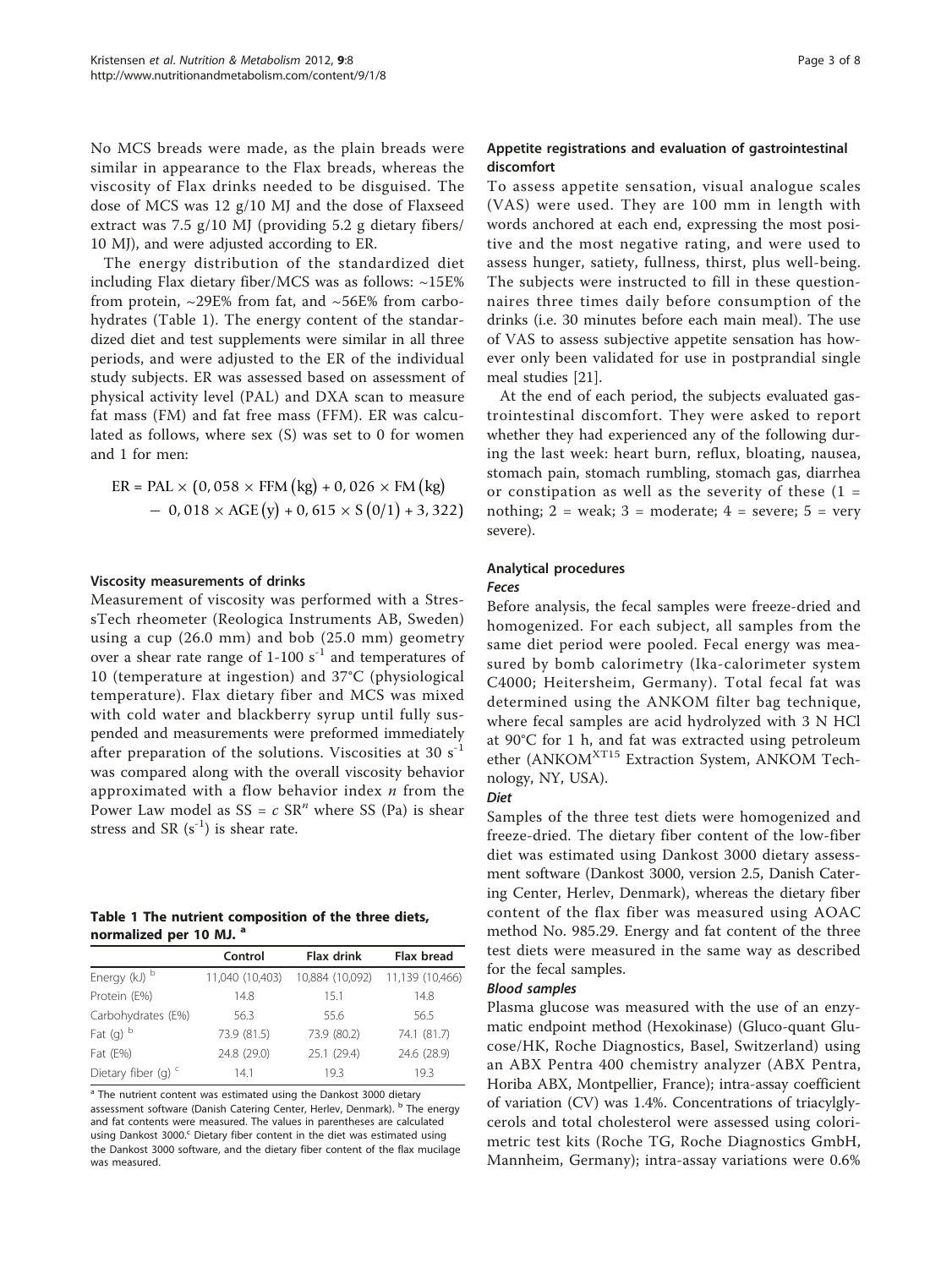and 0.9%, respectively. HDL-cholesterol was measured using a homogeneous enzymatic colorimetric test kits (Roche HDL-C plus 2nd gene-ration, Roche Diagnostics GmbH, Mannheim, Germany); intra-assay precisions were 1.8%. All analyses were performed on a COBAS MIRA Plus (Roche Diagnostic Systems Inc., Mannheim, Germany). LDL-cholesterol was calculated using the Friedewald equation (LDL-cholesterol = total cholesterol - HDL cholesterol - 0.456 × triacylglycerol) [[22](#page-7-0)]. Insulin was measured by solid-phase, 2-site chemiluminescent immunometric assay (Immulite/immuliter 1000 insulin; Diagnostic Products Corporation, Los Angeles, USA) with the use of an Immulite 1000 analyzer (Diagnostic Products Corporation, Los Angeles, USA). Intra-assay and inter-assay CVs were 2.5% and 4.9%, respectively.

# Statistical analysis

All statistical analyses and calculations were performed using the Statistical Analysis System software package, version 9.1 (SAS Institute inc., Cary, NC, USA). All dependent variables were controlled for homogeneity of variance and normal distribution by investigation of residual plots, normal probability plots and histograms. Analysis of co-variance (ANCOVA) was performed using the PROC MIXED procedure to compare baseline values between the three dietary intervention periods, in which period and diet were modeled as fixed variables; sex and energy intake as covariates and subject was included as a random variable. An ANCOVA analysis was used to investigate the effect of diet, where subject was modeled as a random variable and sex, energy intake, corresponding baseline values and body weight changes were modeled as covariates, and period as well as period  $\times$  diet interaction were included as fixed variables. A similar model was applied to investigate the effect of diet on body weight, fecal parameters and mean appetite scores, however, without a corresponding baseline value (for fecal parameters and mean appetite scores) and using baseline body weight as a covariate. For all analyses, per $iod \times diet$  interaction was only omitted from the model when  $p > 0.1$ . Posthoc pairwise comparisons between diets were made when effect of diet was significant. Results are presented as means ± SD and the statistical significance level defined as p < 0.05.

# Results

Sixteen subjects (seven men and nine women) completed all three diet periods, and one subject (woman) completed only two diet periods and dropped out due to dislike of the diet. The mean age of the subjects was 24.8  $\pm$  3.3 years and mean BMI was 23.8  $\pm$  1.7 kg/m<sup>2</sup>. The subjects' estimated ER ranged from 9 to 17 MJ/d (Table 2). A few subjects reported having omitted food items from the diet plan in the beginning of the first

Table 2 Characteristics of the subjects measured at the screening visit prior to inclusion presented as mean  $\pm$  SD  $(n = 17)$ 

|                                            | Measurement    |
|--------------------------------------------|----------------|
| Age, y                                     | $24.8 \pm 3.3$ |
| Height, m                                  | $1.76 + 0.10$  |
| Weight, kg                                 | $74.0 + 11.2$  |
| BMI, $kg/m2$                               | $23.8 \pm 1.7$ |
| Fat free mass, kg                          | $53.9 + 14.1$  |
| Physical activity level (range)            | $1.65 - 2.11$  |
| Estimated energy requirement, MJ/d (range) | $9 - 17$       |
| Blood pressure, mmHq                       |                |
| Systolic                                   | $120.9 + 10.9$ |
| Diastolic                                  | $68.9 + 6.5$   |

diet period, and a single subject reported having eaten additional food. The individual nutrient intake was adjusted for self-reported deviations from the diet plan using the Dankost 3000. There was no effect of diet on body weight. Blood pressure was in the normal range and was not affected by diet (Table [3](#page-4-0)).

#### Viscosity of the samples

The viscosity of the reference MCS and Flax drink was 6 mPas and 528 mPas, respectively, at the moment of ingestion (10°C). With a flow behavior index of  $n \approx 1$  the MSC drink was Newtonian whereas the flax drink was shear thinning ( $n = 3$ ). At physiological temperature (37°C) the viscosity of the flax drink dropped to 361 mPas, whereas the MSC drink remained at same level. Both solutions exhibited same flow behavior as for 10°C.

#### Blood measurements

Flax drink lowered fasting total-cholesterol and LDL-cholesterol by 12 and 15%, respectively, compared to Control  $(p < 0.01)$ , whereas smaller declines were observed for Flax bread in comparison to Control  $(7 \text{ and } 9\%, \text{ p } < 0.05)$ (Figure [1\)](#page-4-0). No effect was seen on fasting triacylglycerol, HDL-cholesterol, glucose or insulin (Table [3\)](#page-4-0).

#### Fecal parameters

Daily fecal volume and excretion of DM did not differ between diets. However, fecal excretion of energy was affected by diet ( $p < 0.05$ ). Post-hoc pairwise comparison showed that a 23% ( $\sim$ 129 kJ/d) greater fecal excretion of energy was seen with consumption of Flax drink compared to the Control ( $p = 0.05$ ), and the proportion of energy excreted of intake increased correspondingly (p < 0.05). Also, fecal fat excretion was affected by diet ( $p <$ 0.01) as  $4.96 \pm 0.31$  g fat/d was excreted when consuming the Flax drink diet as compared to only  $3.20 \pm 0.33$  g fat/d with the Control diet, corresponding to a 55% increase. The percentage of fat intake excreted increased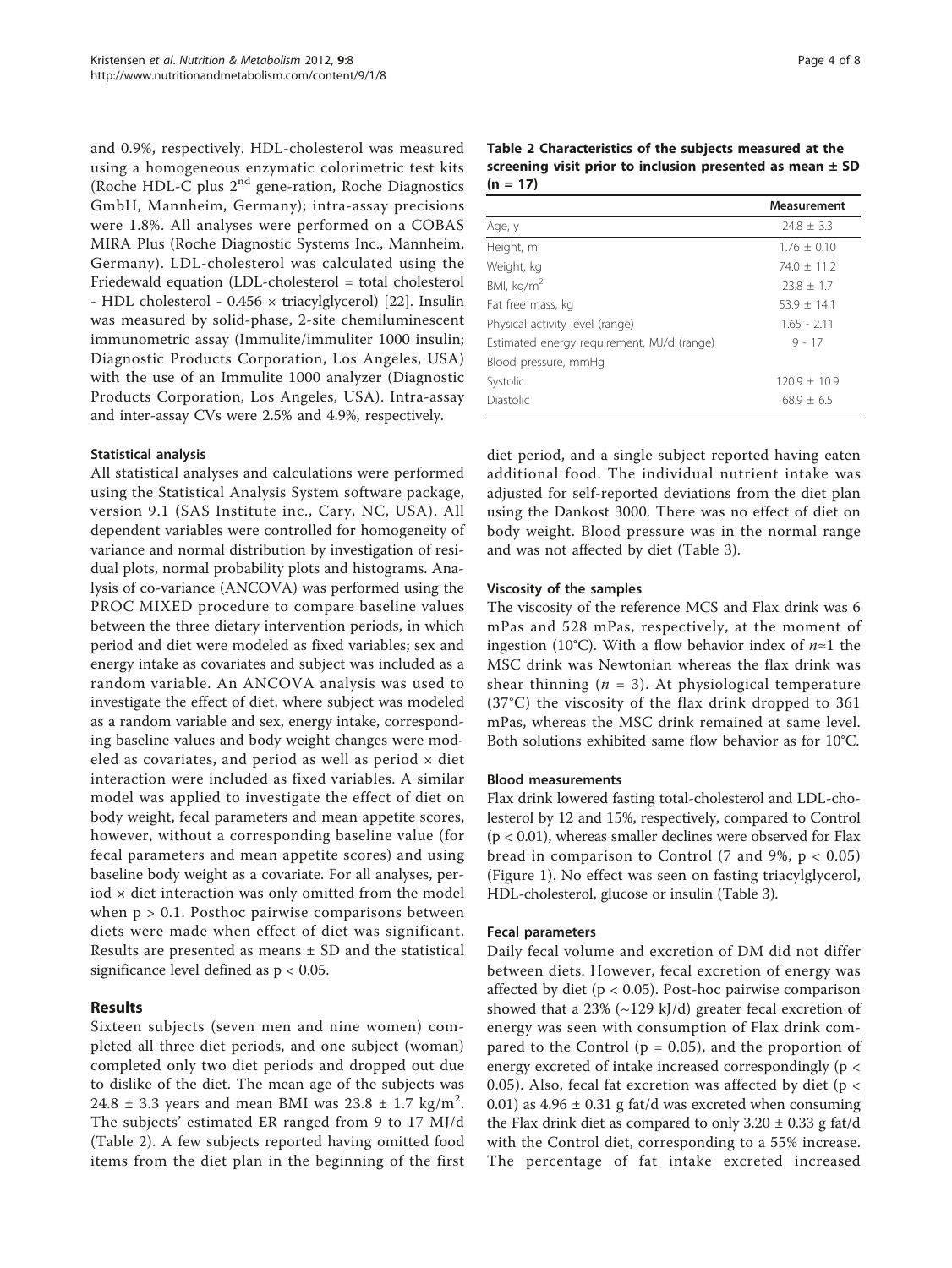<span id="page-4-0"></span>

| Table 3 Mean ± SD of body weight, blood pressure (BP), triglyceride, insulin and glucose concentrations before and  |
|---------------------------------------------------------------------------------------------------------------------|
| after each dietary intervention period and fecal volume, % dry matter (DM), excretion of energy and fat during each |
| dietary intervention period ( $n = 17$ for Control and Flax bread; $n = 16$ for Flax drink).                        |

|                         | Control                      | Flax drink                   | Flax bread                    | P for diet |
|-------------------------|------------------------------|------------------------------|-------------------------------|------------|
| Body weight (kg)        |                              |                              |                               | <b>NS</b>  |
| Before                  | $71.7 \pm 10.1$              | $71.9 \pm 10.5$              | $71.7 \pm 10.2$               |            |
| After                   | $71.4 \pm 9.9$               | $71.3 \pm 10.0$              | $71.1 \pm 9.7$                |            |
| Systolic BP (mmHg)      |                              |                              |                               | <b>NS</b>  |
| Before                  | $120.1 \pm 9.6$              | $124.1 \pm 8.7$              | $122.4 \pm 10.2$              |            |
| After                   | $120.5 \pm 9.6$              | $123.9 \pm 9.0$              | $123.0 \pm 11.1$              |            |
| Diastolic BP (mmHg)     |                              |                              |                               | <b>NS</b>  |
| Before                  | $68.4 \pm 5.9$               | $70.1 \pm 5.9$               | $69.1 \pm 8.1$                |            |
| After                   | $67.8 \pm 5.2$               | $69.5 \pm 6.8$               | $69.0 \pm 7.0$                |            |
| Triglyceride (mmol/l)   |                              |                              |                               | <b>NS</b>  |
| Before                  | $0.85 \pm 0.31$              | $0.87 \pm 0.35$              | $0.76 \pm 0.25$               |            |
| After                   | $0.71 \pm 0.20$              | $0.75 \pm 0.22$              | $0.71 \pm 0.24$               |            |
| Insulin (pmol/l)        |                              |                              |                               | <b>NS</b>  |
| Before                  | $26.2 \pm 10.7$              | $27.4 \pm 10.2$              | $26.3 \pm +11.8$              |            |
| After                   | $28.9 \pm 10.4$              | $26.2 \pm 10.6$              | $28.2 \pm 12.8$               |            |
| Glucose (mmol/l)        |                              |                              |                               | <b>NS</b>  |
| Before                  | $5.3 \pm 0.3$                | $5.4 \pm 0.3$                | $5.3 \pm 0.4$                 |            |
| After                   | $5.3 \pm 0.2$                | $5.3 \pm 0.3$                | $5.3 \pm 0.3$                 |            |
| <b>Fecal parameters</b> |                              |                              |                               |            |
| Transit time (h)        | $49.7 \pm 3.1$               | $43.9 \pm 3.3$               | $47.9 \pm 3.3$                | <b>NS</b>  |
| Fecal excretion (g/d)   | $121 \pm 12$                 | $142 \pm 13$                 | $119 \pm 13$                  | <b>NS</b>  |
| Excretion of DM (g/d)   | $28 \pm 2.2$                 | $33 \pm 2.3$                 | $30 \pm 2.3$                  | <b>NS</b>  |
| % DM in feces           | $24.9 \pm 1.1$               | $25.0 \pm 1.1$               | $26.9 \pm 1.1$                | <b>NS</b>  |
| Energy excretion (kJ/d) | 565 $\pm$ 45 $^{a}$          | 694 $\pm$ 45 $^{\circ}$      | $606 \pm 44$ <sup>ab</sup>    | 0.053      |
| % Energy excreted       | 4.51 $\pm$ 0.38 <sup>a</sup> | 5.51 $\pm$ 0.39 <sup>b</sup> | 4.92 $\pm$ 0.39 <sup>ab</sup> | 0.061      |
| Fat excreted (q/d)      | $3.20 \pm 0.30$ <sup>a</sup> | 4.96 $\pm$ 0.31 $^{\rm b}$   | 3.76 $\pm$ 0.31 $^{\circ}$    | < 0.001    |
| % Fat excreted          | 3.46 $\pm$ 0.33 $^{a}$       | 5.21 $\pm$ 0.33 $\degree$    | 4.09 $\pm$ 0.34 <sup>b</sup>  | < 0.001    |

 $a, b, c$  Different letters in same row indicate significantly different values;  $p < 0.05$ .

correspondingly ( $p < 0.01$ ). No significant effect of Flax bread was observed on any of the fecal parameters compared to the Control diet. Transit time was not significantly affected by diet.

# Subjective appetite sensation and reporting of gastrointestinal discomfort

There was no difference in the appetite ratings between days, thus data from day 2-7 were pooled (because day 1 ratings deviated from all other days) and are presented as mean ratings (Figure [2](#page-5-0)). Overall, ratings of satiety, hunger, fullness, thirst and comfort did not differ between dietary intervention apart from ratings of fullness being higher throughout the Control period compared to both Flax drink and Flax bread ( $p < 0.01$ ). This may be linked to the slightly higher energy intake during the Control period (Table [1\)](#page-2-0). During the Control period, the subjects consumed a drink containing MCS, a digestible polysaccharide modified in order to induce viscosity. This product did, however induce increased bloating in some subjects, which

**0.2** Change in cholesterol (mmol/l) **Change in cholesterol (mmol/l) 0 -0.2 -0.4**

may have interfered with their perception of fullness. Thus, we conducted a subset analysis after exclusion of subjects

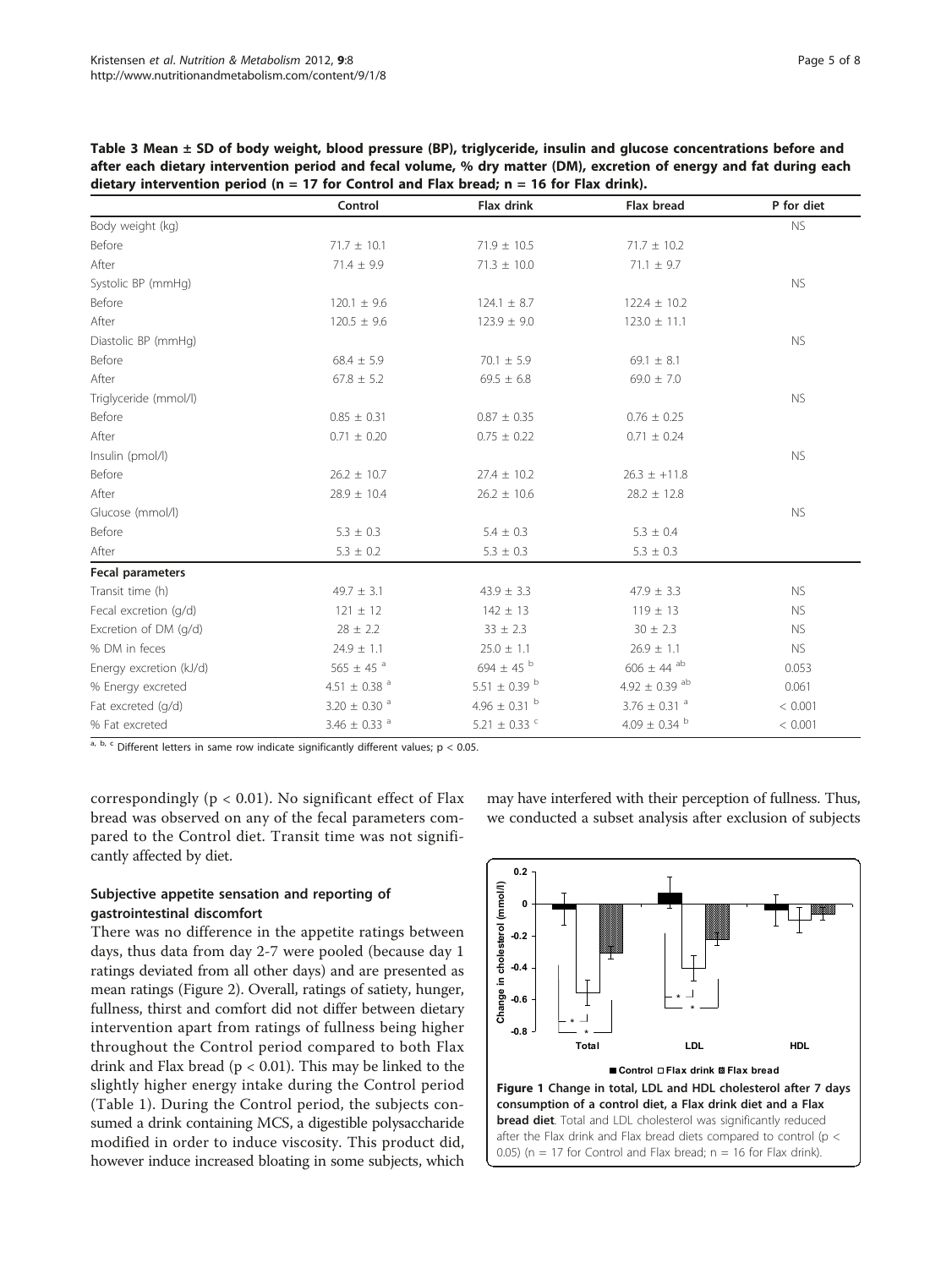<span id="page-5-0"></span>

reporting increased bloating during any dietary intervention period, which eliminated the differences in fullness ratings (data not shown). Also, a difference between dietary interventions on comfort ratings was observed ( $p = 0.03$ ), where subjects had higher comfort ratings when consuming the Flax drink compared to Control ( $p < 0.05$ ). The most frequent gastrointestinal discomforts reported were bloating, stomach rumbling and gas, and for most of the reported discomforts, no differences between diets were observed when looking at the sum of severity of ratings, whereas gastrointestinal discomfort overall appeared more often during the Control period and Flax drink period. Bloating occurred more severely and frequently in the Control period, and stomach pain and rumbling occurred more frequently during the Flax drink period (Table 4).

# **Discussion**

The results of the present study demonstrate that consumption of 5 g of dietary fibers from flaxseeds daily for one week significantly increased fecal excretion of fat and reduced total and LDL-cholesterol markedly. Despite similar doses of dietary fiber, the effect of the dietary fiber was less pronounced when incorporated into bread than when administered as a drink, which emphasizes the importance of food matrix.

We observed a lowering of both total-cholesterol and LDL-cholesterol by 12 and 15%, respectively, within just seven days in young healthy adults with normal blood cholesterol concentrations. It can be speculated that the effect may be overestimated as the short intervention period does not allow for equilibrium to occur, but the short duration was chosen due to the high level of controlled diet and the fact that fecal parameters were the main end point. However, in support of our findings, effects of similar magnitude are reported in a recently published study, in which 5 g of flaxseed gum per day for three months reduced total and LDL cholesterol by 10 and 16%, respectively in type 2 diabetics [[8\]](#page-7-0), although one could expect a more pronounced effect among diabetics with dyslipidemia. A recent meta-analysis on the effects of flaxseed on blood lipids showed that flaxseed consumption lower both total and LDL-cholesterol, whereas flaxseed oil does not, and the role of lignans is still controversial [\[23](#page-7-0)]. Thus, the responsible component for the assumed cardioprotective effect of flaxseeds may well be the fiber component. The 5 g dose of fibers used was relatively low compared to other studies. Flaxseeds contain ~30% dietary fibers, with one third being viscous; thus the dose used would correspond to ~50 g of whole flaxseeds or slightly less, as non-viscous fibers may also contribute. The most plausible mechanism of action is through an interference with bile acid metabolism, where an increased intraluminal viscosity can 1) hinder micelle formation and thus diminish lipid uptake and 2) inhibit re-uptake of bile acids causing increased hepatic synthesis of bile acids which diverts cholesterol away from lipoprotein synthesis in the liver, thereby reducing serum cholesterol [\[7](#page-7-0)]. Short chain fatty acid production has also been proposed to play a role, and although flaxseed dietary fibers have been shown to be highly fermentable in rats

Table 4 Mean ratings of gastrointestinal side effects for each dietary intervention (Control, Flax drink or Flax bread) recorded at the end of each period (n = 17 for Control and Flax bread;  $n = 16$  for Flax drink).

| Number of study subjects reporting side effects |      |                                                                            |        |                 |                |      |          |     |                 |              |
|-------------------------------------------------|------|----------------------------------------------------------------------------|--------|-----------------|----------------|------|----------|-----|-----------------|--------------|
|                                                 | Sum  | <b>Heartburn</b>                                                           | Reflux | <b>Bloating</b> | Nausea         | Pain | Rumbling | Gas | <b>Diarrhea</b> | Constipation |
| Control                                         | 32   | 3                                                                          |        | 6               | $\overline{4}$ |      | 3        | 6   | 3               | 4            |
| Flax drink                                      | 34   | 3                                                                          |        | 3               | 3              | 4    | 6        | 6   | 3               | 4            |
| Flax bread                                      | 22   | 4                                                                          | ₹      |                 |                |      |          |     |                 | 4            |
|                                                 |      | Mean degree of symptom $(1 = \text{nothing})$ ; $5 = \text{very severe}$ ) |        |                 |                |      |          |     |                 |              |
|                                                 | Sum  | <b>Heartburn</b>                                                           | Reflux | Bloating        | Nausea         | Pain | Rumbling | Gas | Diarrhea        | Constipation |
| Control                                         | 13.1 |                                                                            | .3     | 1.8             | 1.5            | 1.1  | 1.5      | 1.5 | 1.3             | 1.5          |
| Flax drink                                      | 12.2 | 1.4                                                                        |        | 1.4             | 1.2            | 1.4  | 1.5      | 1.6 | 1.4             | 1.2          |
| Flax bread                                      | 12.0 |                                                                            | .4     | 1.1             | 1.3            | 1.1  | 1.2      | 1.6 | 1.3             | 1.4          |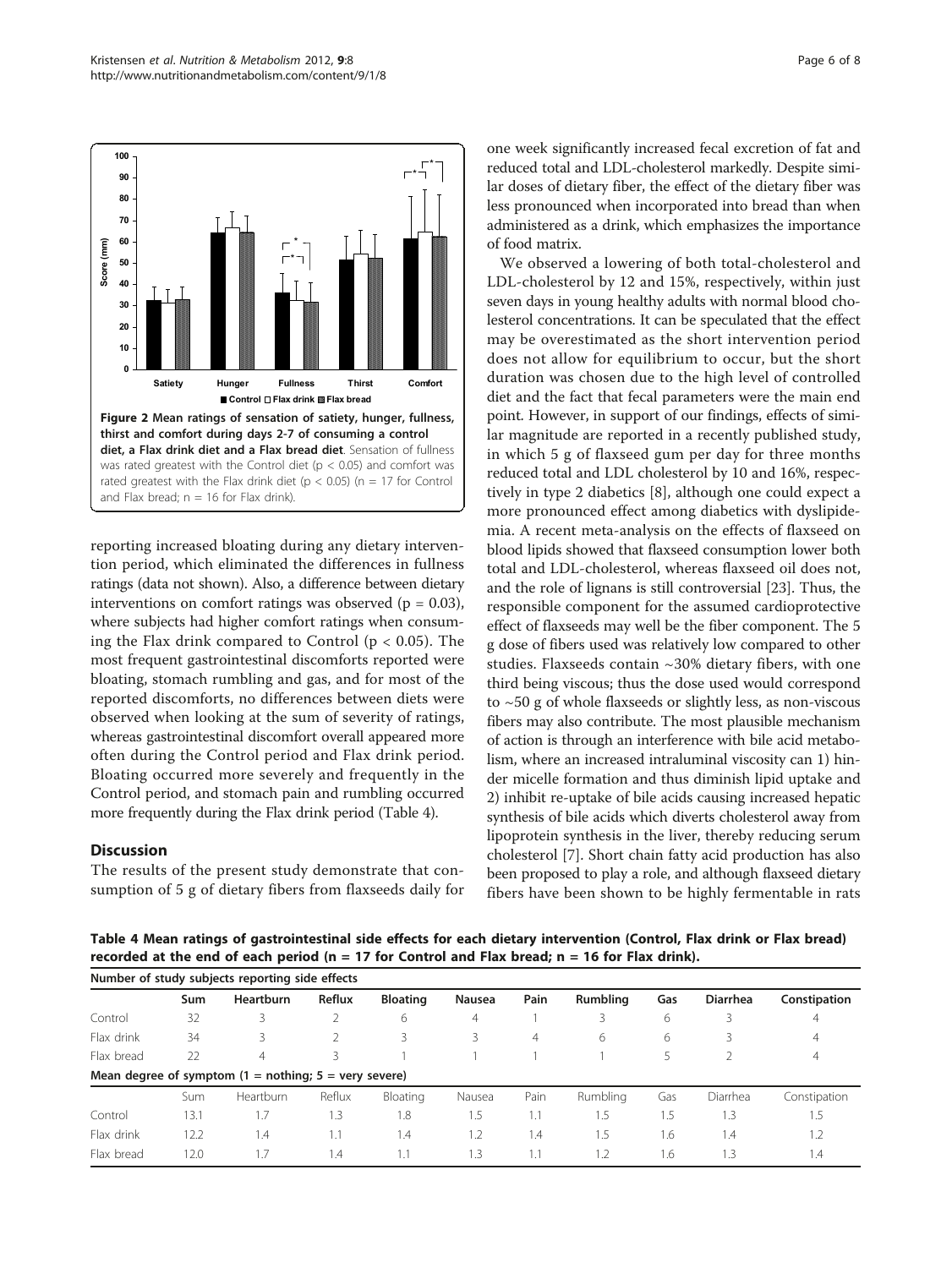[[24\]](#page-7-0), this mechanism has not been confirmed in humans [[7\]](#page-7-0). Flax drink at the moment of ingestion  $(10^{\circ}C)$  and at physiological temperature (37°C) showed significant higher viscosity (300-500 fold) compared to control MCS drink. Although it is possible that the flax dietary fibers may be subject to depolymerization and hence loss of viscosity with ingestion, we assume that the overall luminal viscosity is higher for flax dietary fibers compared to control (MCS) drink.

Fecal energy excretion increased by 129 kJ/d with Flax drink consumption compared to Control. The amount of fat and energy which escapes digestion may appear small in numbers, but corresponds to  $\sim$  47 MJ excreted per year and thus of relevance in the prevention of weight gain as a decrease in energy uptake of this magnitude equals a difference in body weight of  $\sim$ 1.6 kg. The increase in fecal energy and fat excretion is in accordance with our previous studies on flaxseed fibers showing a reduction in energy digestibility and weight gain in growing Wistar rats fed a diet with 10% of flaxseed dietary fibers (Kristensen M, Knudsen KEB, Jørgensen H, Oomah D, Bügel S, Toubro S, Tetens I, Astrup A. Flaxseed dietary fibers reduce apparent energy and fat digestibility and weight gain in growing rats, submitted). Studies using other viscous dietary fibers have shown similar results [[25](#page-7-0)-[27](#page-7-0)], and Eastwood and colleagues (1986) compared different dietary fiber sources and found that gum tragacanth, gum arabic and raw carrot increased faecal fat excretion, whereas non-viscous potato dietary fibers did not [\[28](#page-7-0)]. In a study on broiler chickens fed either flaxseeds or demucilaged flaxseeds found that removing the mucilage layer reduced energy utilization and viscosity of the jejunal digesta [\[15](#page-7-0)], strongly suggesting that the physiological effects are closely linked to their ability to form viscous gels upon hydration. In contrast, a recent study found that insoluble (cereal) rather than soluble fiber (guar gum) increased fecal energy excretion in growing mice [[29\]](#page-7-0). Interestingly, the soluble fiber also resulted in a larger weight gain than insoluble fibers, which the authors linked to fermentation of soluble fibers leading to increased energy extraction. This cannot be extrapolated to humans due to differences between species, but does warrant further research into the importance of large intestinal contributions to energy balance.

Appetite sensation was assessed three times daily throughout the present study, and there was an overall trend towards increased fullness during the Control period compared to both Flax drink and bread. This was unexpected as we have previously observed that flax fibers significantly increases both satiety and fullness [[19\]](#page-7-0) and no studies on viscous dietary fibers indicate that they should induce hunger. However, we believe that the Control drink based on MCS may have caused bloating, which may have been mistaken for fullness.

This is supported by the subset analysis on subjects not reporting increased bloating during any dietary intervention period, which eliminated the differences in fullness ratings. Appetite sensation was assessed 30 minutes prior to main meals; however, the subjects were not instructed to have their lunch and dinner at fixed time points, which may have influenced the results.

One of the objectives of the present study was to explore the effect of food matrix on physiological responses. We found that the effect of Flax bread was less pronounced than with a similar dose of dietary fiber provided as a drink, both with regard to cholesterol-lowering properties and reduction of apparent fat digestibility, although only the latter was significantly different between Flax drink and Flax bread. An effect of food matrix was also seen in a study, in which  $\beta$ -glucan enriched juices produced a more pronounced effect on total and LDL-cholesterol compared to  $\beta$ -glucan enriched cookies [[30](#page-7-0)], but in general evidence on the importance of food matrix are lacking. The different effects observed between drinks and baked products may be due to differences in their ability to induce viscosity resulting from either reduced hydration of the dietary fiber or reduced molecular weight in the baked products due to processing and/or storage, as reported for  $\beta$ -glucans [[31\]](#page-7-0). Further, Flax fiber's ability to directly adsorb fat and bile acids may have been compromised by processing or the inclusion of a viscous drink with MCS in the Flax bread period may have interfered with the water-interaction of the flaxseed fibers.

In conclusion, we studied the effect of flax fiberenriched drinks and breads on fecal energy and fat excretion, blood lipids as well as subjective appetite sensation. We found that addition of a flax dietary fiber extract rich in viscous dietary fibers significantly increased fat excretion and lowered total and LDL-cholesterol although no effect on appetite was observed. Viscous flaxseed fibers appear useful for lowering blood cholesterol and may play a role in energy balance; however, food type and/or processing may be of importance.

#### Acknowledgements

The work was supported by a grant from Basic Research, Salt Lake City, Utah, USA, and University of Copenhagen, Faculty of Life Sciences. The authors express their gratitude to kitchen assistant Yvonne Fatum, lab technicians Jane Jørgensen, John G. Lind and student Elin Larsson for their involvement in the practical work and to the volunteers who participated in this study.

#### Author details

<sup>1</sup>Department of Human Nutrition, Faculty of Life Sciences, University of Copenhagen, Denmark. <sup>2</sup>Quality & Technology, Department of Food Science, Faculty of Life Sciences, University of Copenhagen, Denmark.

#### Authors' contributions

MK participated in design of the study, performed the statistical analyses and drafted the manuscript. MGJ participated in design of the study. JA,